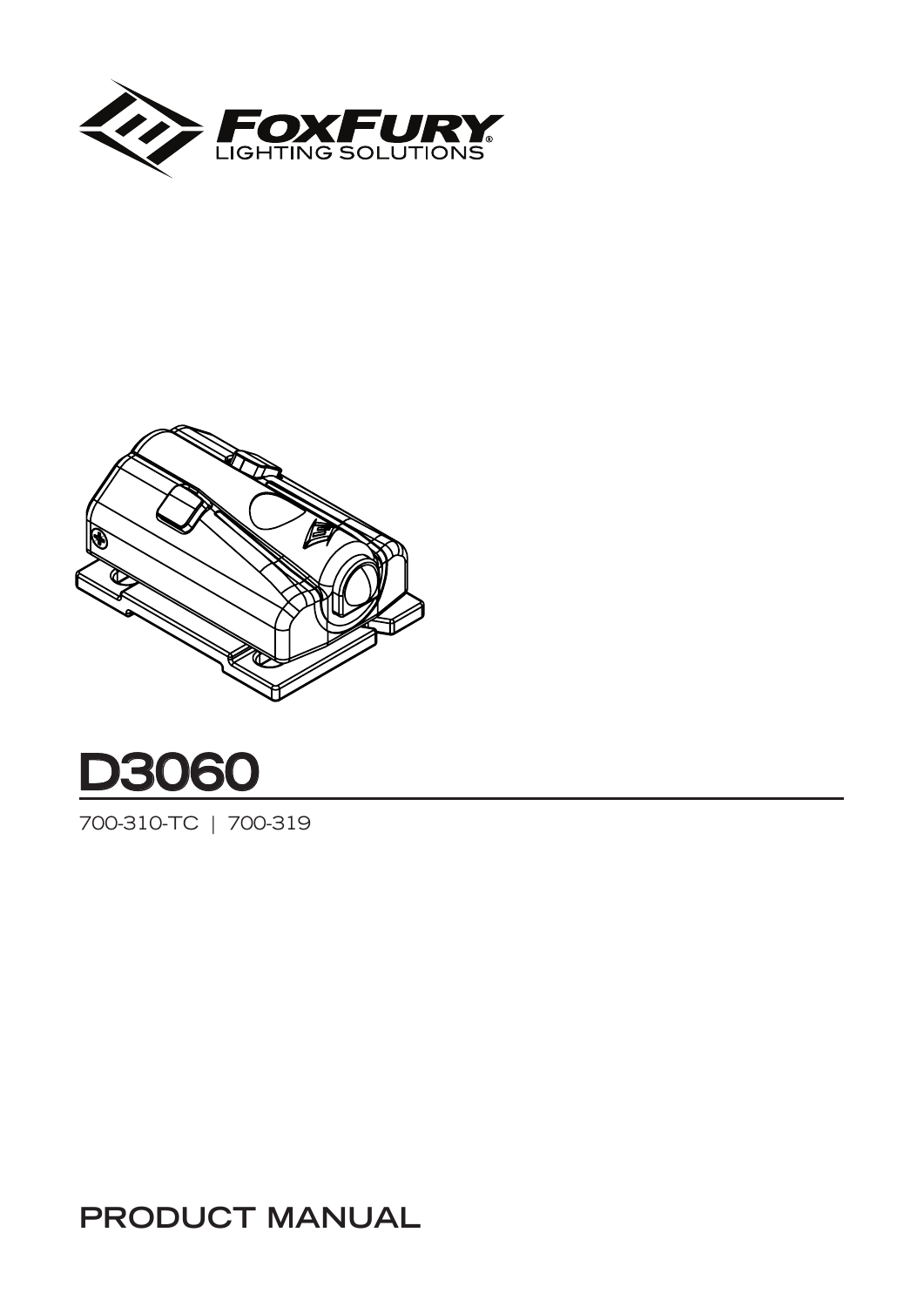# **TABLE OF CONTENTS**

| <b>INTRODUCTION</b>             |                |
|---------------------------------|----------------|
| Reference Guide                 | З              |
| Overview                        | 4              |
| <b>Physical Characteristics</b> | 4              |
| <b>BATTERY</b>                  |                |
| Charging the Battery            | 5              |
|                                 |                |
| <b>OPERATIONAL MODES</b>        |                |
| Modes, Output & Battery Life    | $5 - 6$        |
|                                 |                |
| <b>INSTALLATION</b>             | $\overline{7}$ |
| <b>WARNINGS/WARRANTY</b>        | 8              |
| <b>CARE/CLEANING</b>            | 8              |
| <b>CONTACT FOXFURY</b>          | 9              |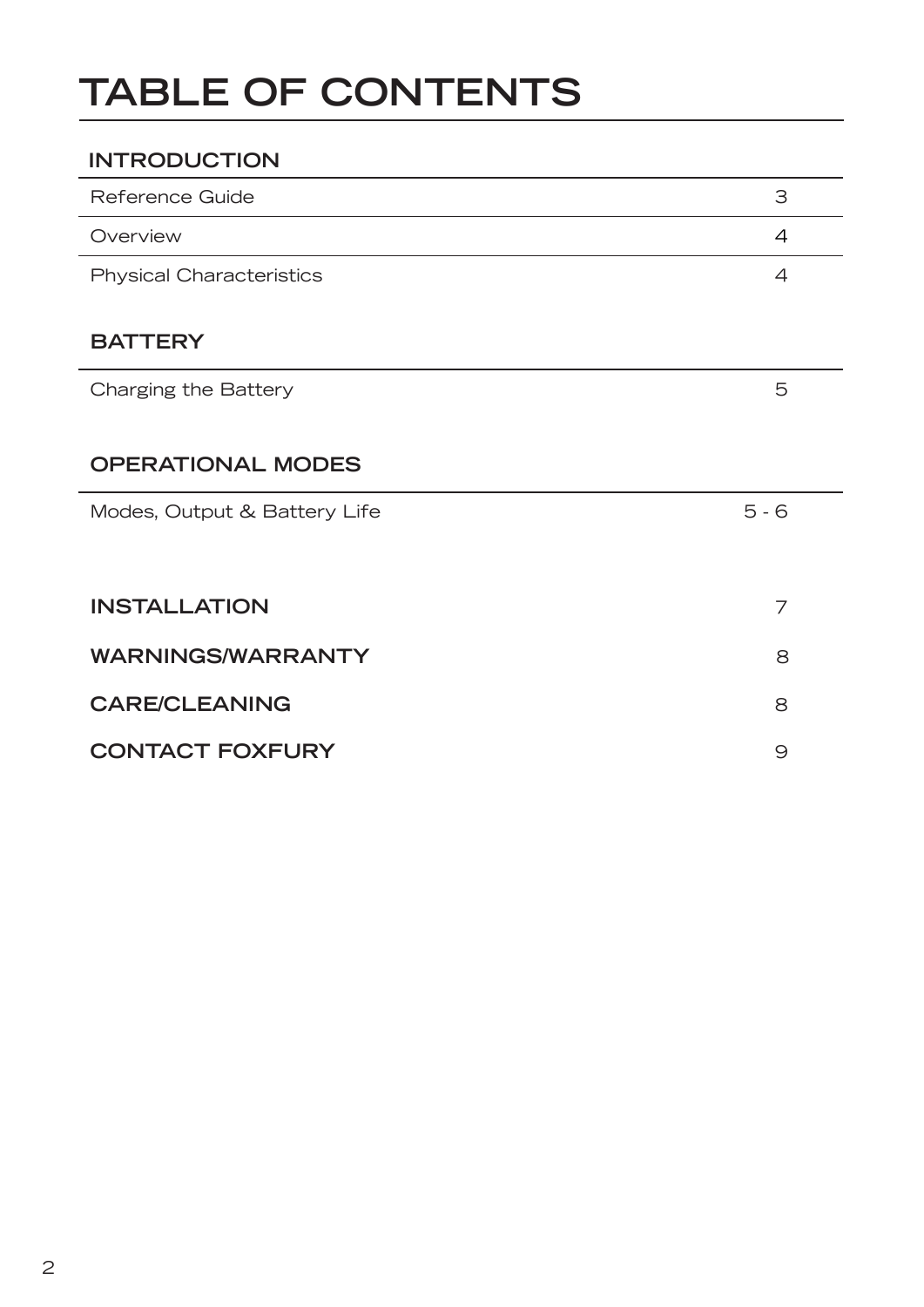# **D3060 REFERENCE GUIDE**

#### **FULL ASSEMBLY**

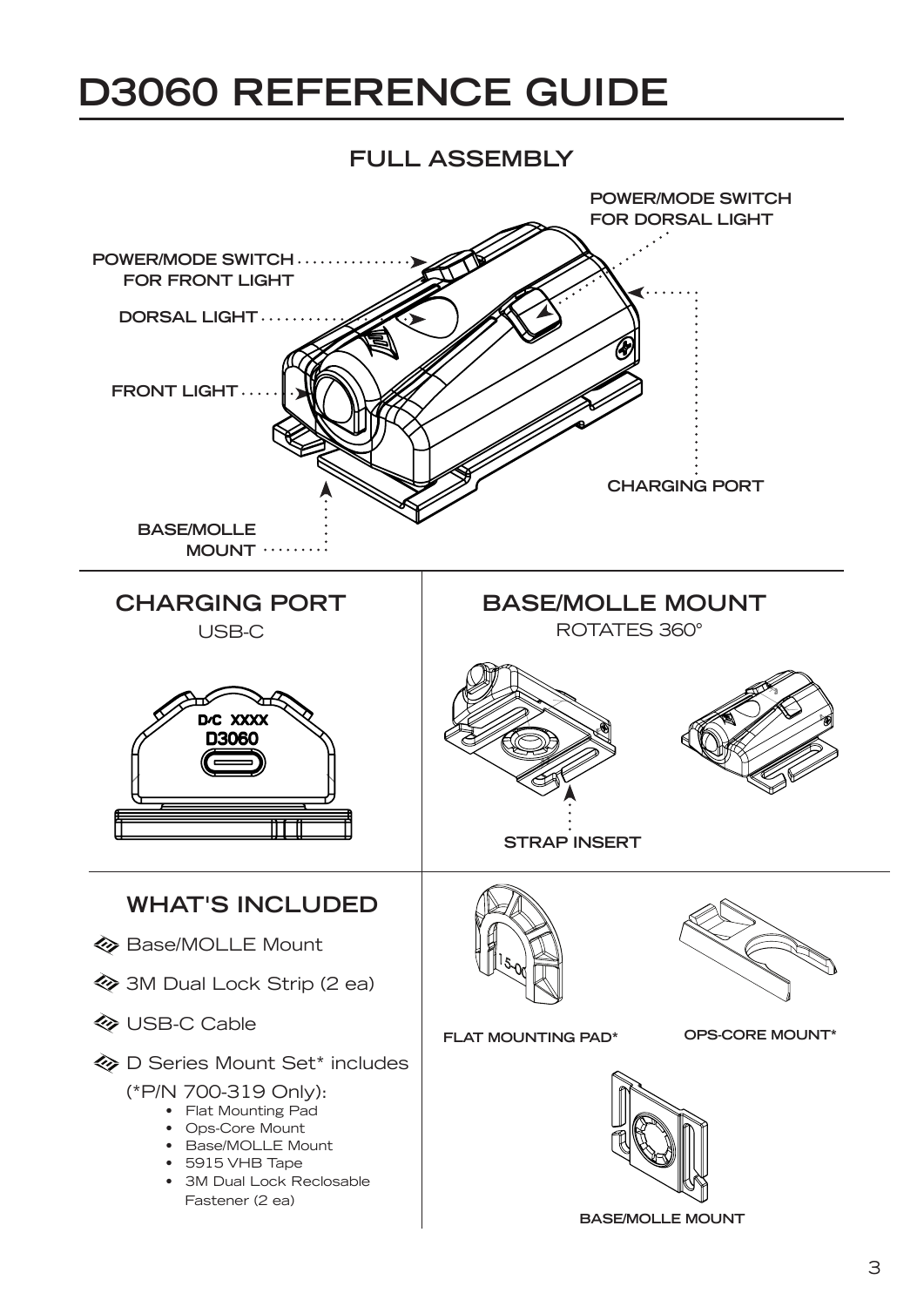# **OVERVIEW**

The D3060 is a multi-function utility light. It mounts to most drones, MOLLE, and straps via the Base/MOLLE mount with provided 3M Dual Lock Strips or customer supplied straps. Its 30° and 60° dual LEDs can operate with a high, low, or strobe mode to provide omni-directional lighting. This rechargeable and waterproof light is durable and compact for a variety of uses where light is needed in a tight space.

#### **IMPORTANT!**

Please fully charge the D3060 before using it for the first time. Please read this manual before using your D3060 as it relays beneficial operating and safety Information.

# **PHYSICAL CHARACTERISTICS**

| <b>DIMENSIONS</b> | $1.3 \times 2.3 \times 0.9$ in (33 x 58 x 23 mm) |
|-------------------|--------------------------------------------------|
| <b>WEIGHT</b>     | 1.3 oz (37 g) with Base/MOLLE Mount              |

### **WARNINGS**

Please fully charge the D3060 before using it for the first time.



Do not stare into the LEDs for long periods of time or from a close range (less than  $2 \text{ ft} / 0.6 \text{ m}$ ).



While using any FoxFury product, please operate at safe speeds.



It is the responsibility of drone/UAV users to follow FAA and global laws and regulations and/or the laws and regulations applicable to the flight location.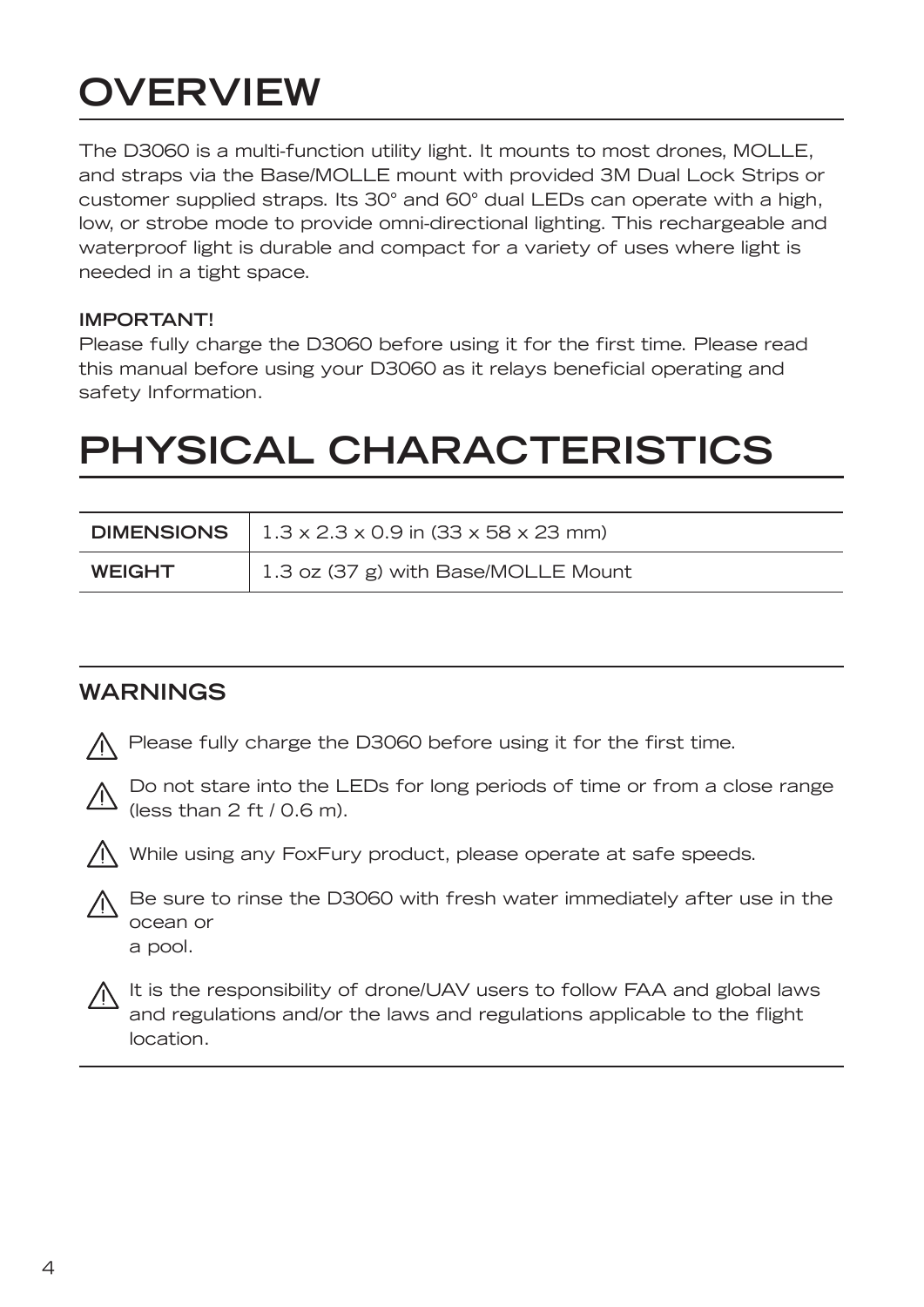## **BATTERY**

### **CHARGING THE BATTERY**

- Connect the provided USB-C Cable to the Charging Port, and to a USB port.
- While charging, a red light will be on. Once charged, it will turn to green.
- $\diamondsuit$  Charge time should be approximately 1.5 hours.

#### WARNINGS:

Unplug the light once charged to avoid impacting battery life.

If battery is fully discharged because the unit may have not been in use for many months, please charge fully.

# **OPERATIONAL MODES**

### **P/N 700-310-TC**

| <b>WHITE LIGHT</b>                     | <b>MODE</b>   | <b>LUMENS</b>           | <b>BATTERY LIFE</b> |
|----------------------------------------|---------------|-------------------------|---------------------|
| <b>FRONT LIGHT ONLY</b>                | <b>HIGH</b>   | 200                     | $1.5$ hours         |
|                                        | <b>LOW</b>    | 60                      | 2.5 hours           |
|                                        | <b>STROBE</b> | 200                     | 2 hours             |
| DORSAL LIGHT ONLY                      | <b>HIGH</b>   | 160                     | 1.7 hours           |
|                                        | <b>LOW</b>    | 50                      | 3 hours             |
|                                        | <b>STROBE</b> | 160                     | 2 hours             |
| BOTH FRONT AND<br><b>DORSAL LIGHTS</b> | <b>HIGH</b>   | $N/A^*$                 | $N/A^*$             |
|                                        | <b>LOW</b>    | 60 FRONT<br>50 DORSAL   | 2 hours             |
|                                        | <b>STROBE</b> | 200 FRONT<br>160 DORSAL | $1.5$ hours         |

\*Thermal protection circuit will automatically reduce the Dorsal Light to low mode when the Front Light is on high mode. The battery life for this setup is 1 hour.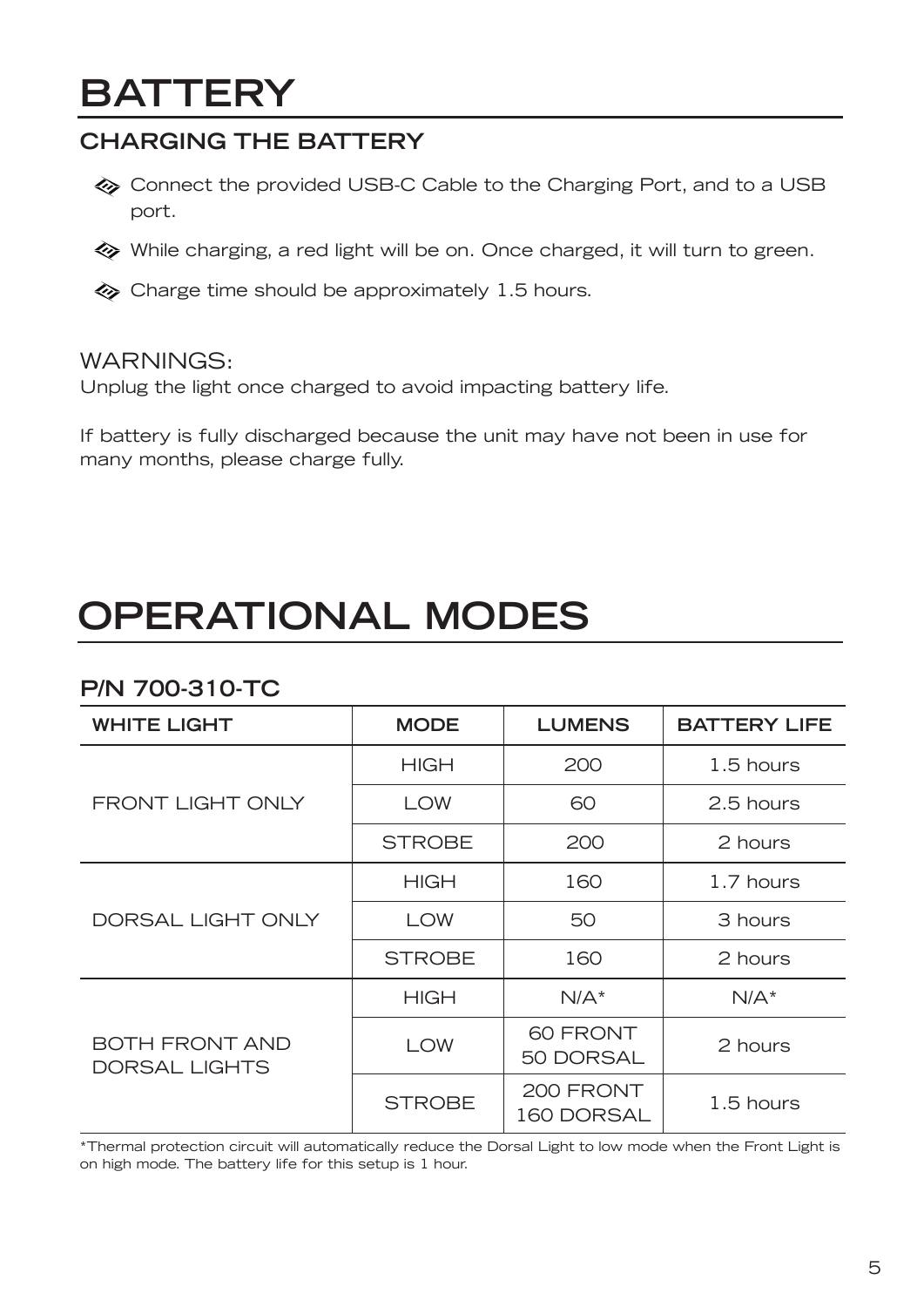### **P/N 700-319**

| <b>IR LIGHT</b>                     | <b>MODE</b>   | mW                      | <b>BATTERY LIFE</b> |
|-------------------------------------|---------------|-------------------------|---------------------|
| FRONT LIGHT OR<br>DORSAL LIGHT ONLY | <b>HIGH</b>   | 400                     | 1.5 hours           |
|                                     | <b>LOW</b>    | 150                     | 2.5 hours           |
|                                     | <b>STROBE</b> | 400                     | 2 hours             |
| BOTH DRONT AND<br>DORSAL LIGHTS     | <b>HIGH</b>   | $N/A^*$                 | $N/A^*$             |
|                                     | <b>LOW</b>    | 150                     | 2 hours             |
|                                     | <b>STROBE</b> | 400 FRONT<br>150 DORSAL | 1.5 hours           |

\*Thermal protection circuit will automatically reduce the Dorsal Light to low mode when the Front Light is on high mode. The battery life for this setup is 1 hour.

### **OPERATIONAL MODES**

- Press the Dorsal Light Power/Mode Switch once to turn the Dorsal Light on to HIGH.
- Press the Dorsal Light Power/Mode Switch again to turn the Dorsal Light to LOW.
- Press the Dorsal Light Power/Mode Switch again to turn the Dorsal Light to STROBE.
- Press the Dorsal Light Power/Mode Switch again to turn the Dorsal Light OFF.
- Do the same with the Front Light Power/Mode Switch to control the Front Light.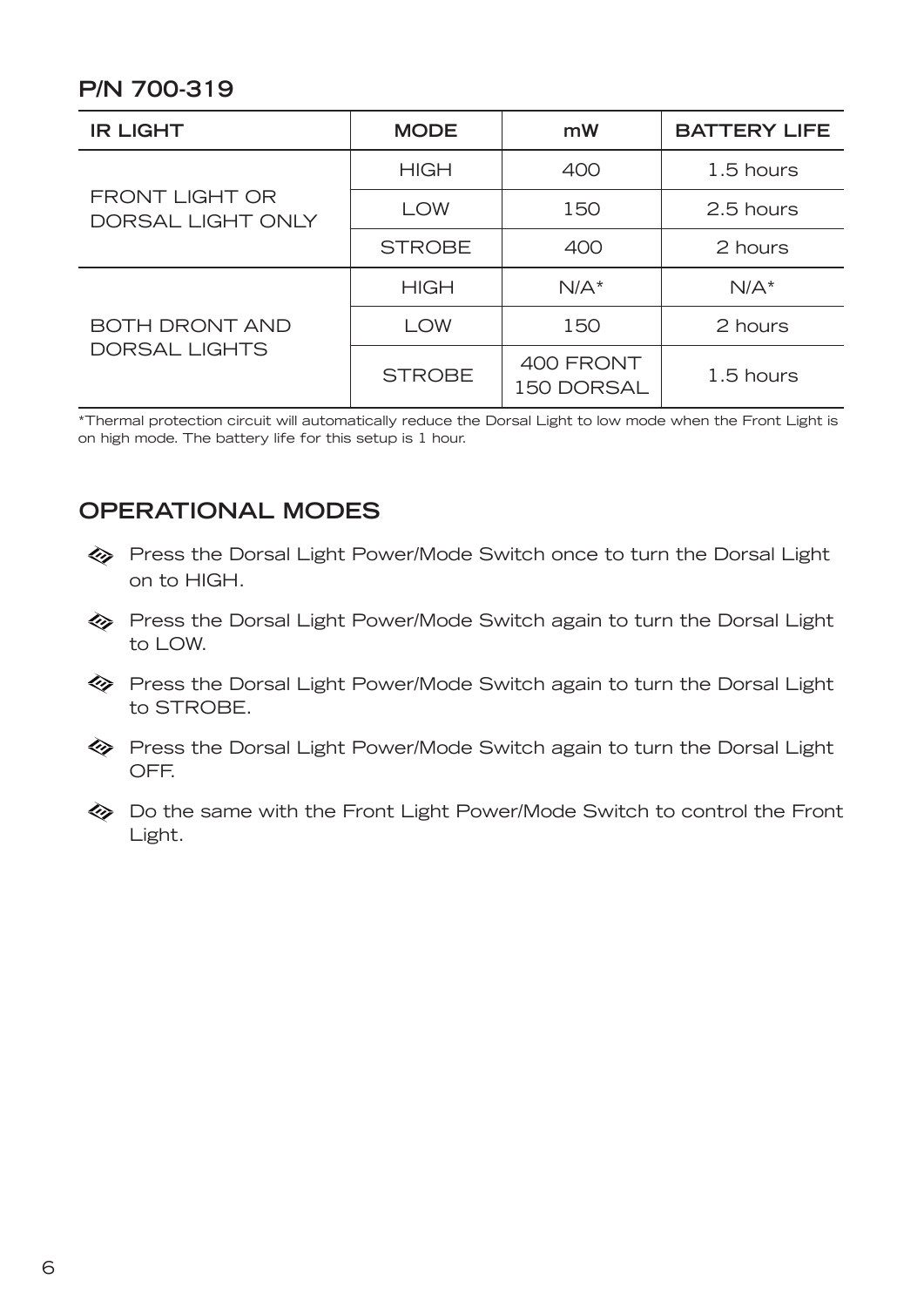# **INSTALLATION**

## **FLAT MOUNTING PAD / OPS-CORE MOUNT**

Align bottom of D3060 with snap lock location on mount and snap D3060 light in place. Spin them and tug to make sure they are properly attached (image shown is Flat Mounting Pad).



### **BASE/MOLLE MOUNT**

Align bottom of D3060 with the hole on the Base/MOLLE mount as shown. Push each of the eight tabs in individually. Make sure that the light turns and all the tabs have engaged.

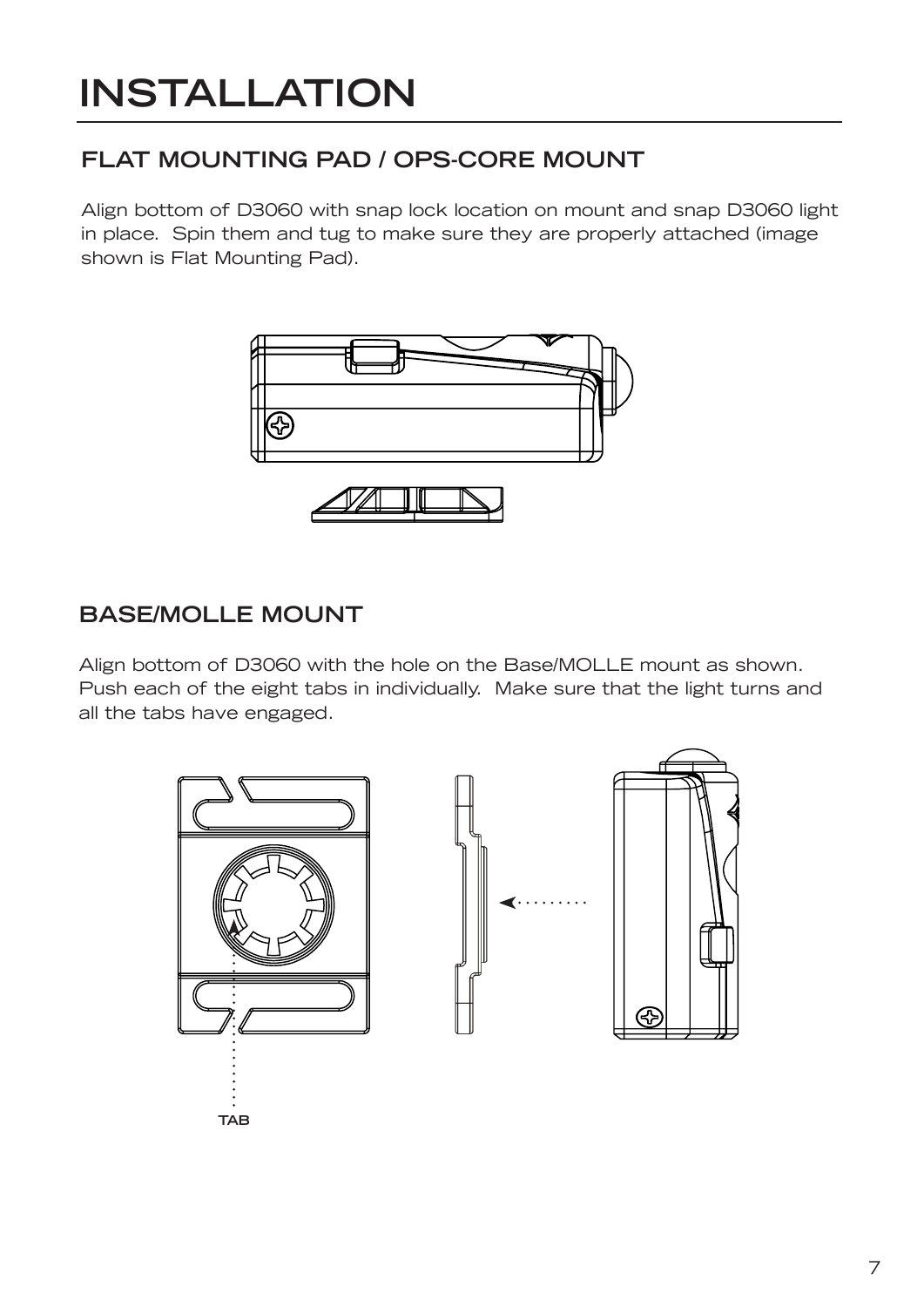# **WARRANTY AND OTHER INFORMATION**

### **PRODUCT DURABILITY**



**PRODUCT NAME & PART NUMBER:**  D3060 Trade Compliant, 700-310-TC D3060 IR Trade Compliant, 700-319

### **CARE/CLEANING**

Your FoxFury product is a professional tool. Regular maintenance and care of your light will maximize performance for you. As needed, wash your FoxFury product using a soft washcloth, clean water and a mild soap. Be sure that both the Light Head and Power Pack are reassembled securely before washing. When done, pat dry with a damp cloth.

### **WARNINGS**

FoxFury, LLC is not responsible for the incorrect use of any FoxFury Lighting product.

- 477 Lights are strong enough to cause damage to the human eye.
- Do not stare into LEDs for long periods of time or from a close range (less than 2 ft / 0.6 m).
- **♦ FoxFury, LLC is not responsible** for any injury or damage caused during the use of this product.
- **♦ Usage of this product must be** supervised by an adult when it is being used by a minor.
- **A** Any FoxFury product should be operated at speeds safe enough to maneuver around surrounding obstacles.

Do not use under the influence of drugs or alcohol.

## **ONE YEAR WARRANTY**

FoxFury, LLC ("FoxFury") warrants this product to be free from defects in material for one year after purchase. LiPo batteries have a one year pro-rated or 300 re-charge cycle pro-rated warranty, whichever the user reaches first.

This warranty is given only to the original end user of the accompanying product. If you purchased a product from someone other than an authorized FoxFury reseller/distributor or if the product was used, (including but not limited to demo models, show models or refurbished product by someone other than FoxFury) prior to your purchase, you are not the Original Purchaser and the product that you purchased is not covered by this warranty. This warranty is VOID if this Product has been altered or modified in any way (including but not limited to attempted warranty repair without authorization from Foxfury and/or alteration/removal of the serial number). To expedite warranty concerns, we encourage the end user to register their FoxFury Product at www.foxfury.com/pages/warrantyregistration.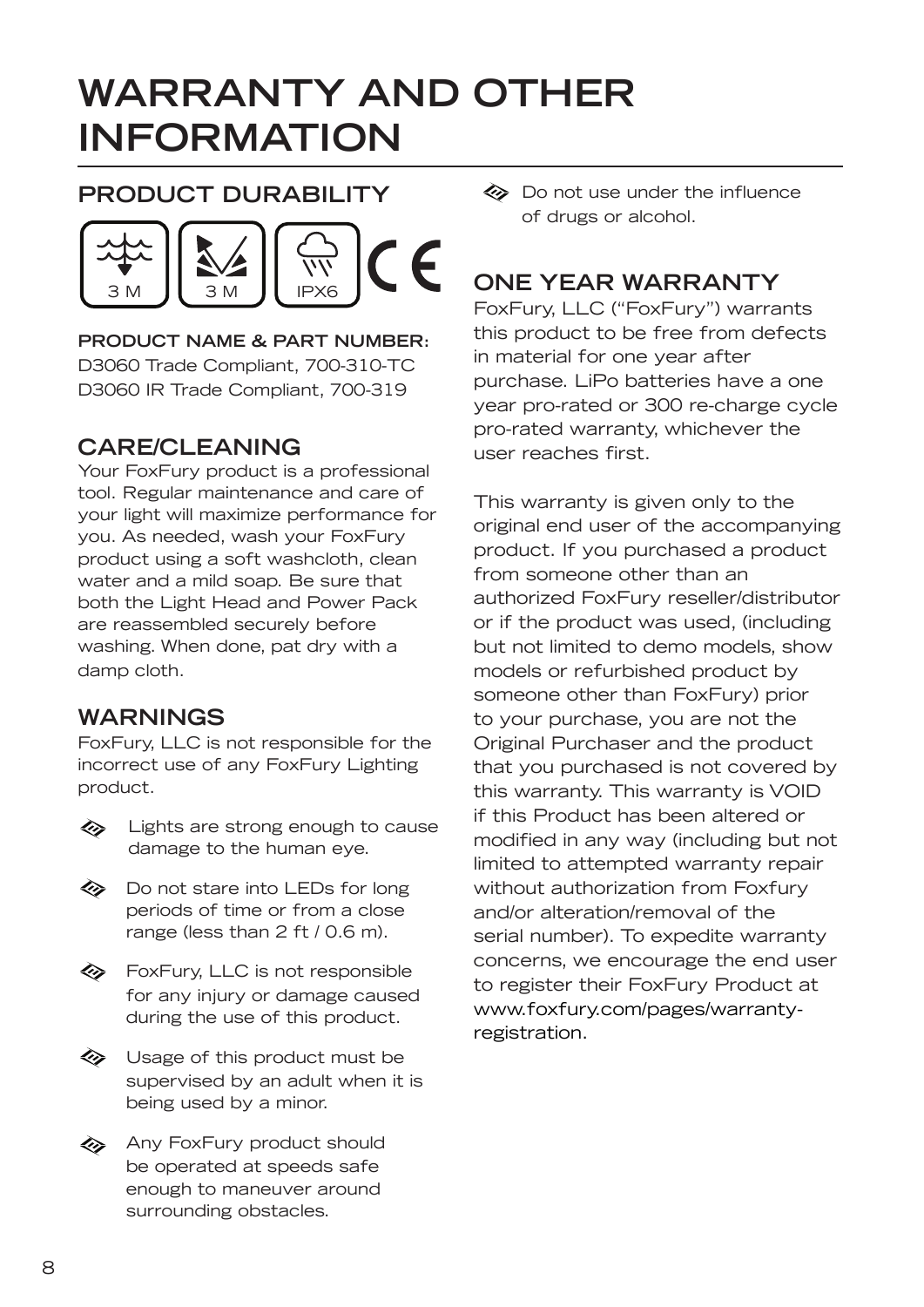THIS IS THE ONLY WARRANTY, EXPRESSED OR IMPLIED, INCLUDING ANY WARRANTY OF MERCHANTABILITY OR FITNESS FOR A PARTICULAR PURPOSE. INCIDENTAL, CONSEQUENTIAL OR SPECIAL DAMAGES ARE EXPRESSLY DISCLAIMED EXCEPT WHERE SUCH LIMITATION IS PROHIBITED BY LAW.

You may have other specific legal rights which vary by jurisdiction. Go to www.foxfury.com/pages/warranty for a complete copy of the warranty. Retain your receipt for proof of purchase.

#### **CONTACT FOXFURY**

FoxFury, LLC Oceanside, CA 92056 USA **Toll-Free**: 844-FOXFURY **Tel**: 760.945.4231 **Fax**: 760.433.3650 **Email**: service@FoxFury.com **Web**: FoxFury.com

All FoxFury products are designed in Oceanside, CA. All FoxFury products are manufactured with the highest quality USA and foreign parts. Products are assembled in either FoxFury's controlled plant in Asia or the USA, under strict quality control.

#### **CALIFORNIA PROPOSITION 65**

This product can expose you to chemicals including Lead and DEHP, which are known to the State of California to cause cancer and birth defects or other reproductive harm. For more information go to www.P65Warnings.ca.gov.